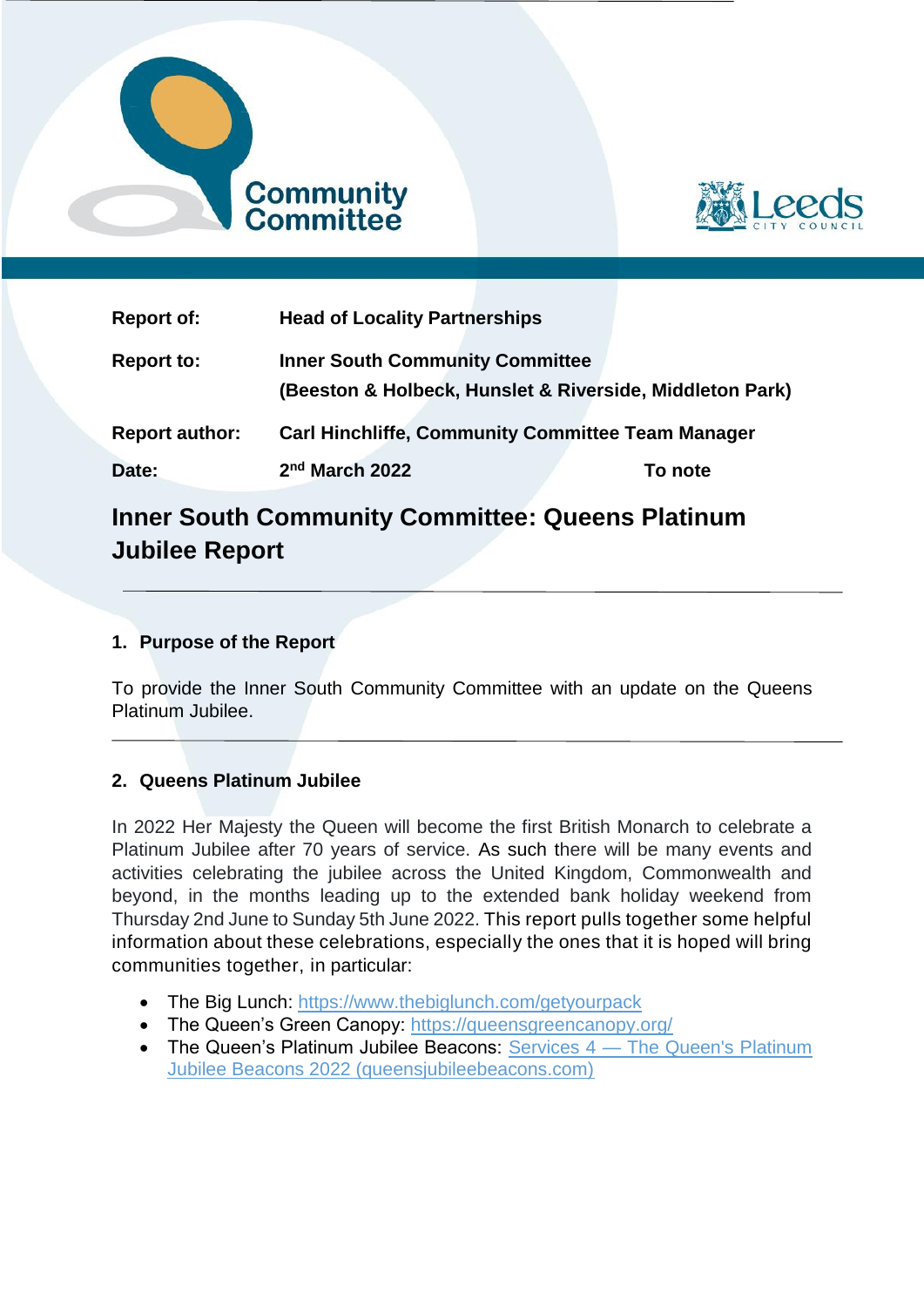Externally, more than £22 million of National Lottery funding is being made available to help communities across the country celebrate the Platinum Jubilee:

- The National Lottery Community Fund's [Platinum Jubilee Fund](https://www.tnlcommunityfund.org.uk/funding/programmes/the-platinum-jubilee-fund) will provide grants of up to £50,000 to 70 impactful community projects across the UK. In addition, grants of up to £10,000 from The National Lottery [Awards For All](https://www.tnlcommunityfund.org.uk/funding/programmes/national-lottery-awards-for-all-england)  [programme](https://www.tnlcommunityfund.org.uk/funding/programmes/national-lottery-awards-for-all-england) will be available for community-led events throughout 2022.
- Arts Council England's [Let's Create Jubilee Fund](https://www.artscouncil.org.uk/our-open-funds/let%E2%80%99s-create-jubilee-fund) will support voluntary and community organisations in England to develop creative and cultural activities as part of Platinum Jubilee celebrations with grants of up to £10,000.
- The Arts Council has also announced  $£175,000$  to help libraries [celebrate.](https://www.artscouncil.org.uk/our-open-funds/let%E2%80%99s-create-jubilee-fund) The funding will be distributed by [Libraries Connected](https://www.librariesconnected.org.uk/) and will provide £1,000 for each library service.
- Throughout the year community organisations will also be able to apply for grants from the Arts Council's [National Lottery Project Grants](https://www.artscouncil.org.uk/projectgrants)  [programme,](https://www.artscouncil.org.uk/projectgrants) which has been refreshed with new guidance to better support a broader range of ambitious cultural projects.
- The National Lottery Heritage Fund will support communities to take action to help natural green spaces flourish as a legacy of the Queens Platinum Jubilee. Additional funding will create [70 paid placements for young people](https://www.heritagefund.org.uk/news/ps7million-legacy-nature-and-communities-queens-jubilee)  [from under-served and disadvantaged backgrounds.](https://www.heritagefund.org.uk/news/ps7million-legacy-nature-and-communities-queens-jubilee)
- [Sport England's](https://www.sportengland.org/) Queen's Platinum Jubilee Activity Fund, which will open at the beginning of 2022, will focus on the role of sport and physical activity in tackling inequalities and building stronger communities.

The Communities Team are working with local ward members in the promotion of these celebrations and the funding opportunities that are available and offering support where Community Committees are seeking to allocate some wellbeing funds. They are also currently reaching out to partners and local voluntary and community groups through their local networks, partnerships and social media pages to promote these opportunities and support organisations in the planning and development of local activities.

We're aware that Community Committees will play a key role in this promotion, as well as supporting local communities where there are plans to be made for the Queens Platinum Jubilee. With this in mind the Communities Team have developed a Social Media Plan, including a Queens Platinum Jubilee poster, attached at appendix 1 to raise awareness of the celebratory weekend in June 2022.

## **3. The Big Jubilee Lunch**

The Big Jubilee Lunch has been chosen as the official community celebration for The Queen's Platinum Jubilee weekend. The Big Lunch is a chance to celebrate community connections and get to know one another a little better. The Big Lunch are working on free Big Lunch packs to help everyone celebrate the Queen's Platinum Jubilee with your community and neighbouring residents. For more information and your free pack visit [The Big Lunch | Eden Project Communities](https://www.edenprojectcommunities.com/the-big-lunch) website.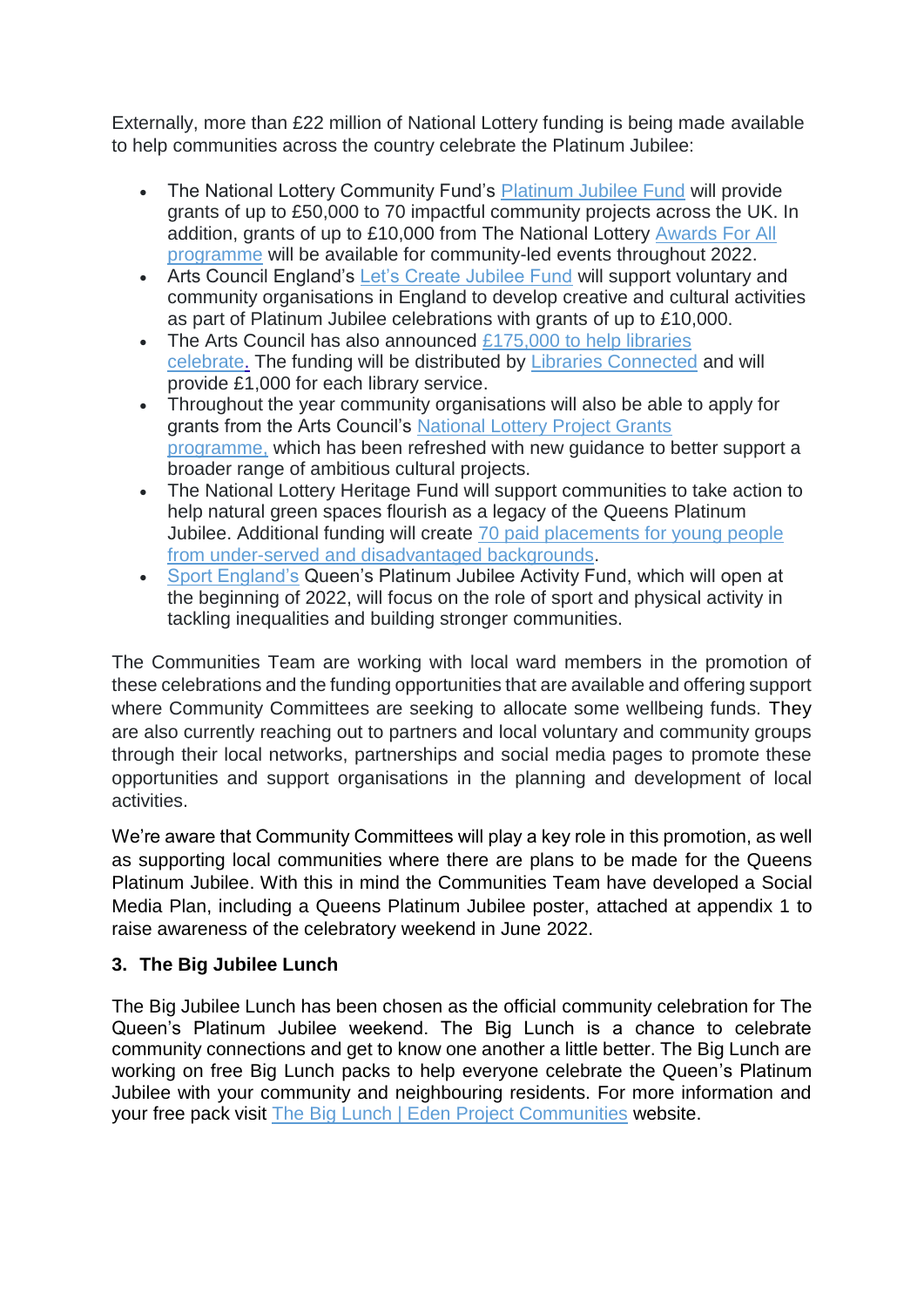## **4. Organising your own Street Party**

The government has published guidance including tips, advice and support on organising a street party and you can view the [government guidance on organising a](https://www.gov.uk/government/publications/your-guide-to-organising-a-street-party/your-guide-to-organising-a-street-party)  [street party](https://www.gov.uk/government/publications/your-guide-to-organising-a-street-party/your-guide-to-organising-a-street-party) here. Leeds City Council will be supporting the scheme and will administer the process, which will allow neighbours to formally close their street to through traffic to facilitate a Queens Jubilee Street Party Event. Information from Leeds City Council is available on the following link: [Play Streets \(leeds.gov.uk\)](https://www.leeds.gov.uk/parking-roads-and-travel/licences-and-permits/play-streets)

The government has also launched its new Platinum Jubilee website, including an interactive map which will display all the events and activities that will be taking place right across the UK. The map is open for anyone to add their events and everyone is encouraged to upload any events and activities they may be planning to mark the Jubilee. To upload your event go to: [The Queen's Platinum Jubilee 2022.](https://platinumjubilee.gov.uk/)

We are also very keen to learn about all the various street parties and other celebratory events happening in Leeds to celebrate the Queen's Platinum Jubilee. If you are planning an event then please let us now by emailing [TROTEAM@leeds.gov.uk.](mailto:TROTEAM@leeds.gov.uk)

Before proceeding with any street party it's important that you review the information below that will explain what is permitted for a street party. Street parties are community events held in residential streets and are considered to be open solely to residents and surrounding neighbours.

The list below highlights the activities permitted for a street party.

- For residents and surrounding neighbours.
- Publicity only for residents.
- In a house or garden, local green space, or a quiet residential road.
- Providing your own food.
- No sale of alcohol.
- No live music.
- No entrance fee.
- Selling tickets for a raffle for a charity or good cause on the day and prizes are less than £500.

## **5. Do I need a Road Closure Notification?**

If you are holding your party on private land or off the road you will not need a Road Closure Notice. If you are holding your party in the street you will need to seek permission to close the road for your event. If your event requires a possible road closure, please ensure you notify Leeds City Council at: [TROTEAM@leeds.gov.uk](mailto:TROTEAM@leeds.gov.uk) no later than **15th April 2022** for the application to be administered and for Legal Orders to be processed in time.

The most suitable roads are quiet residential streets or cul-de-sacs where an easy alternative route for through traffic can be provided. It must be borne in mind that Leeds City Council reserves the right to decline applications based on highway safety concerns.